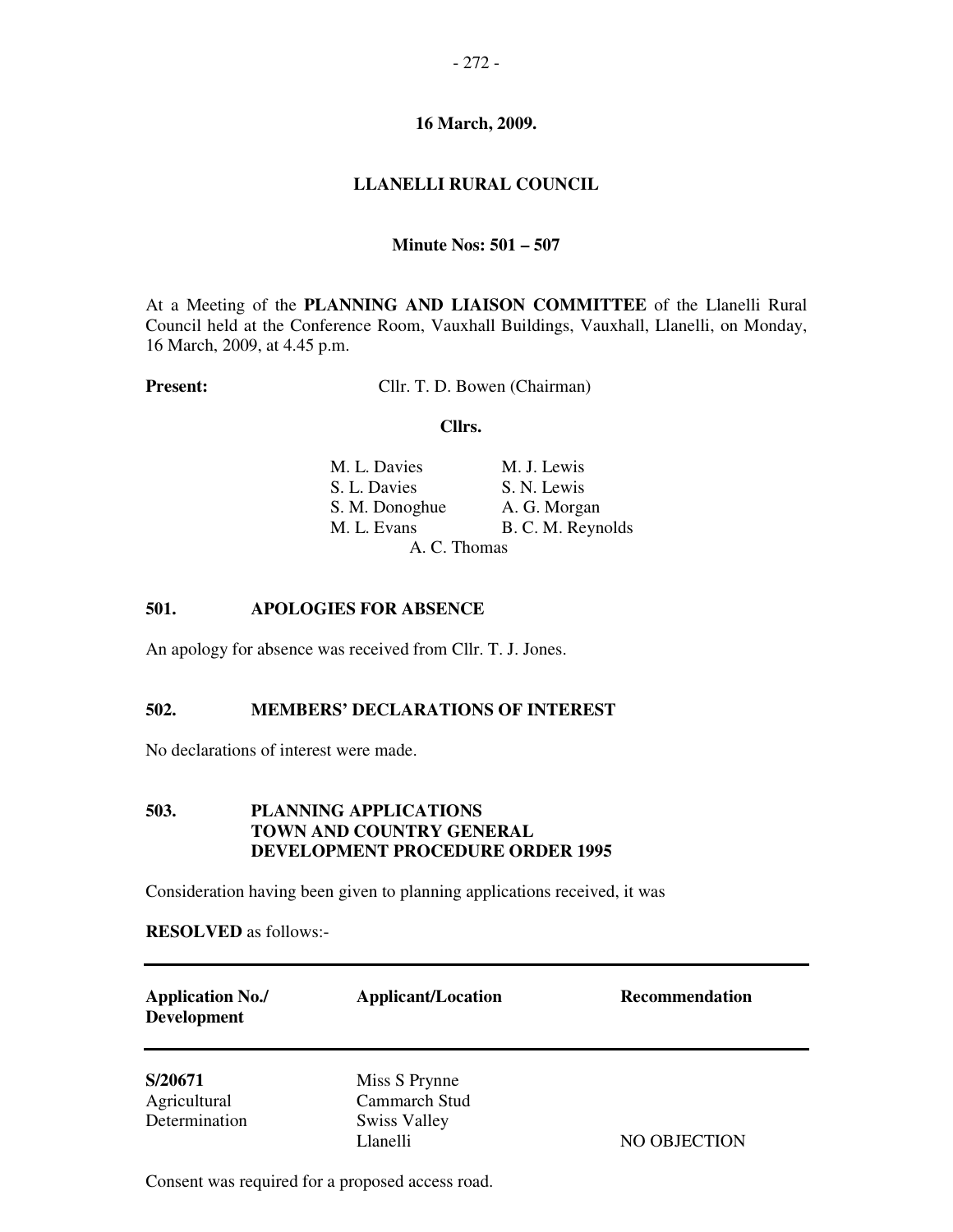**16 March, 2009.** 

| <b>Application No./</b><br><b>Development</b> | <b>Applicant/Location</b>                                                                    | <b>Recommendation</b> |
|-----------------------------------------------|----------------------------------------------------------------------------------------------|-----------------------|
| S/20672<br>Garage                             | Mrs C Lloyd-Jenkins<br>5 St. Margaret's Drive<br>Llanelli                                    | NO OBJECTION          |
| a pitched roof and storage area in the roof.  | Consent was required for demolition of an existing garage and to construct a new garage with |                       |
| S/20679<br>Extension                          | Mr & Mrs M Facciuto<br>93 Trallwm Road<br>Llanelli                                           | NO OBJECTION          |

Consent was required for a proposed single storey rear sun lounge.

## **504. FORMER DURA FACTORY, BYNEA, LLANELLI**

Further to Minute No. 415, the Clerk informed Members that Cllr. S. M. Donoghue had requested that the matter be revisited in view of the recent press coverage and the apparent local opposition from residents to the planning application. It was important to take a balanced view of the proposal taking all factors into consideration.

Members were then reminded of the original decision and following a lengthy discussion and having re-considered the merits/demerits of the proposal, it was

**RESOLVED** that an objection be made to the planning application on the following grounds:

- (1) The proposal would have a detrimental impact on the quality of life of residents of Yspitty Road and Porth Y Gar;
- (2) the anticipated high number of lorry traffic movements to and from the site was considered detrimental to highway safety; and
- (3) there were concerns over where and how waste material would be stored once brought to site.

## **505. CARMARTHENSHIRE LOCAL DEVELOPMENT PLAN SETTLEMENT FACILITIES AND SERVICES SURVEY**

Members were circulated with correspondence from the Forward Planning Manager, Carmarthenshire County Council, requiring the Council's assistance in identifying the type and level of services and facilities available within settlement areas. The outcome of the survey would assist in identifying the availability of facilities/services, and would represent a source of information in the formulation of a sustainable settlement strategy for the County including how and where development was to be potentially directed.